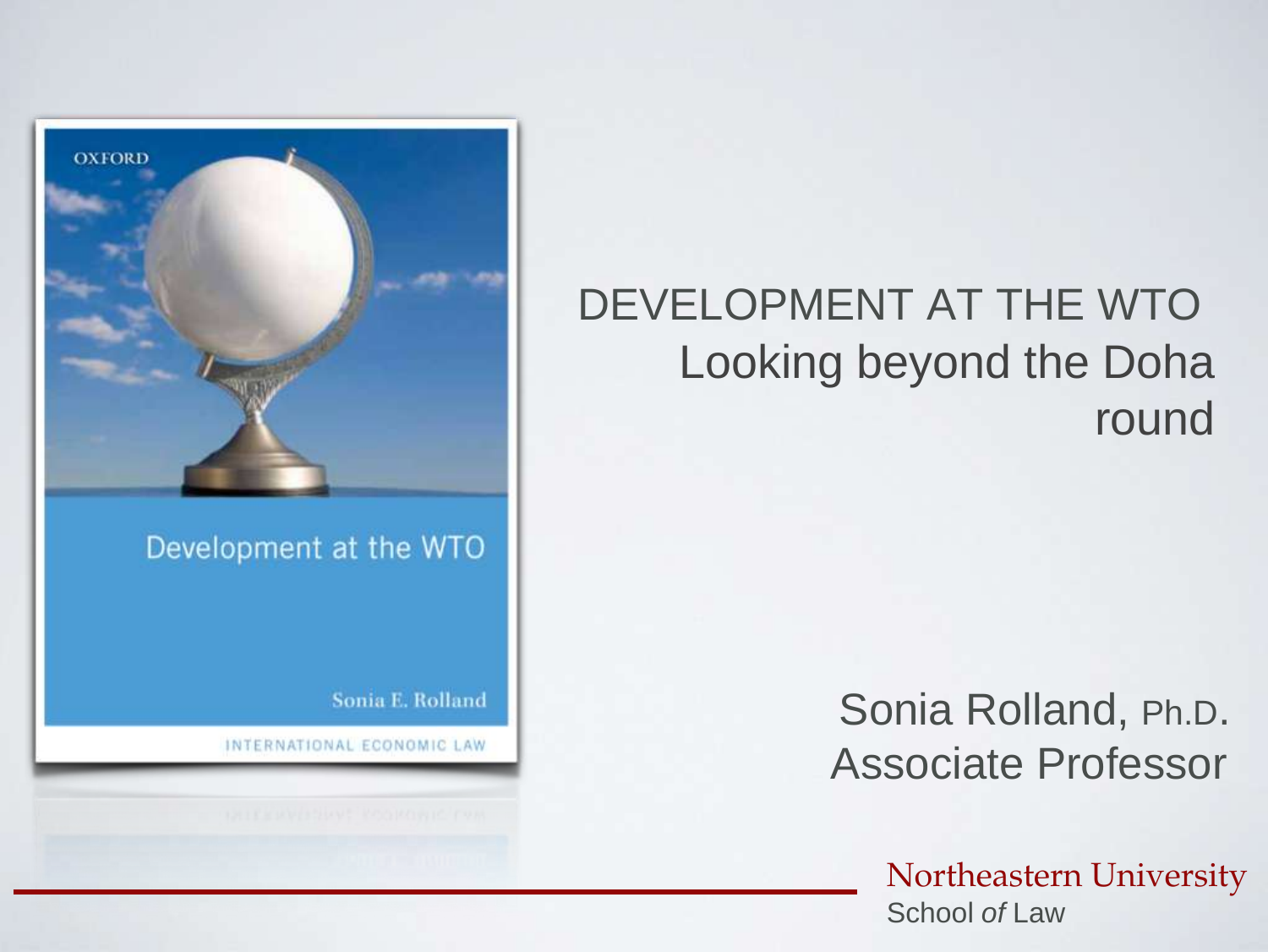### **The WTO and development paradox**

• Major transformations in the role of developing countries in world trade since the Uruguay Round…

• …But a debate on development at the WTO largely frozen in time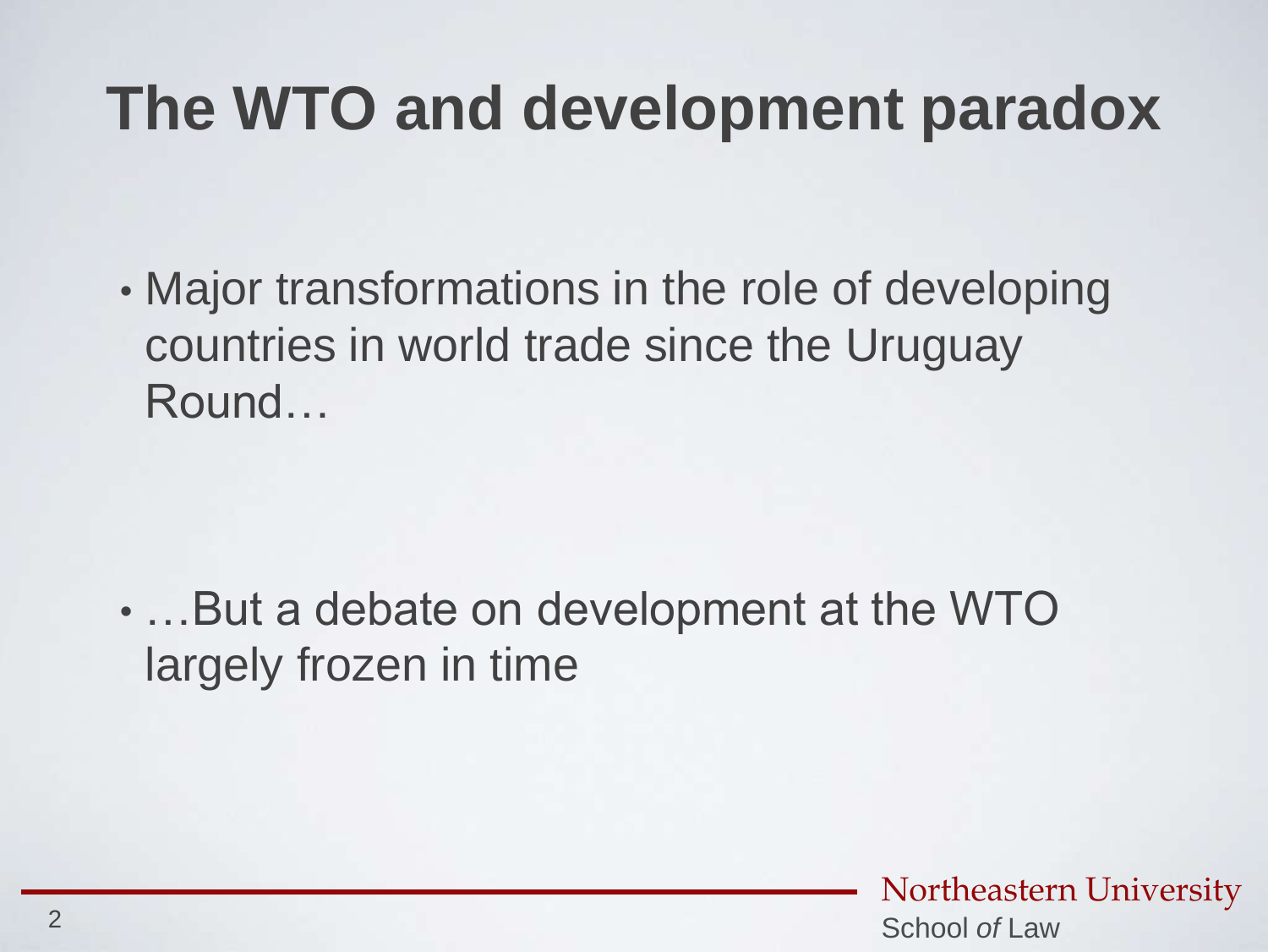### **Overview**

- Disconnect between development needs and WTO disciplines
- Disconnect between developing members' participation and WTO institutions
- 2 paradigms for reconsidering the trade and development relationship at the WTO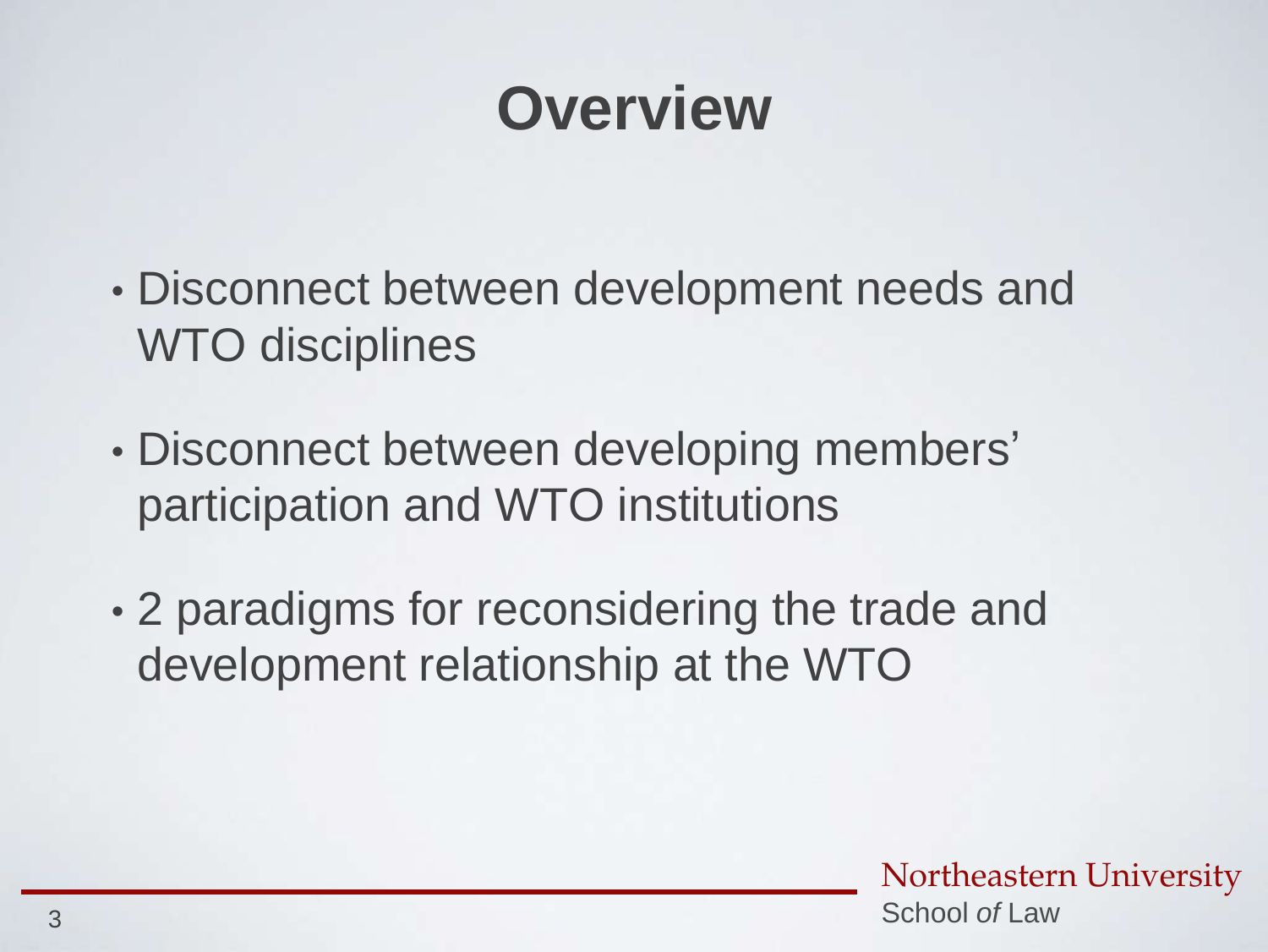## **Disconnect between development needs and WTO disciplines**

- 1955: Addition of Article XVIII of the GATT
	- 1958: Report by the Director General summarizing the concerns and demands of developing members: mostly high tariffs on "tropical" products in industrialized countries
- 1964: Creation of UNCTAD; addition of Part IV of the GATT on Trade and Development
- 1971: Temporary Waiver to "legalize" preferences and encourage more favorable treatment of developing countries
- 1979: Tokyo Round: Enabling Clause; non reciprocal negotiations
- 1986 1994: Uruguay Round : "Special and Differential Treatment"
- 2001: Doha "Development" Round inaugurated

 $\sim$  2003 Decision on Public health amending TRIPS art. 3  $\rm{Northeastern\ University}$ 4 School *of* Law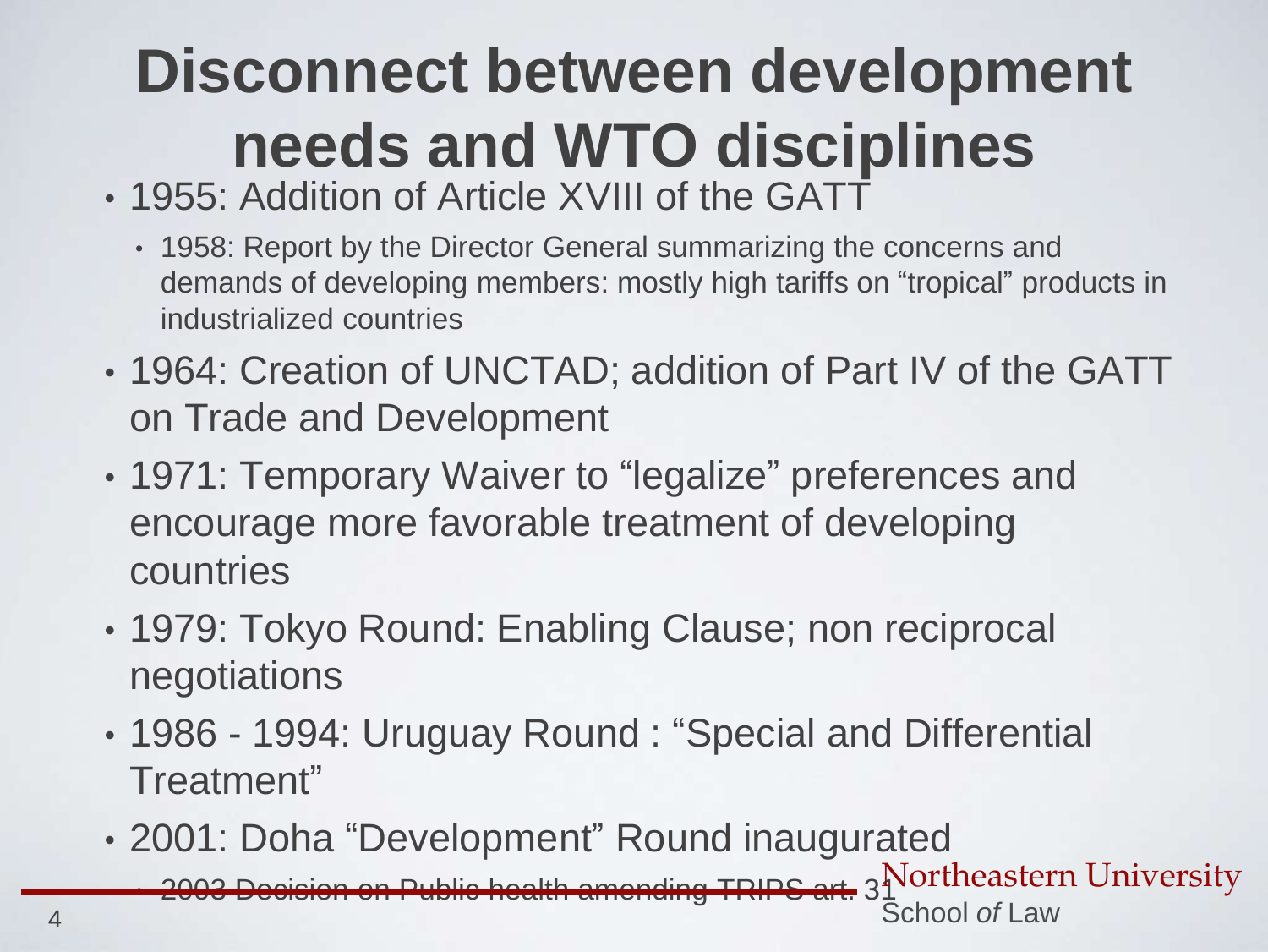## **A changing membership**

- 158 members:
	- 75 % are developing countries
	- 34 of 50 Least-Developed Countries are members

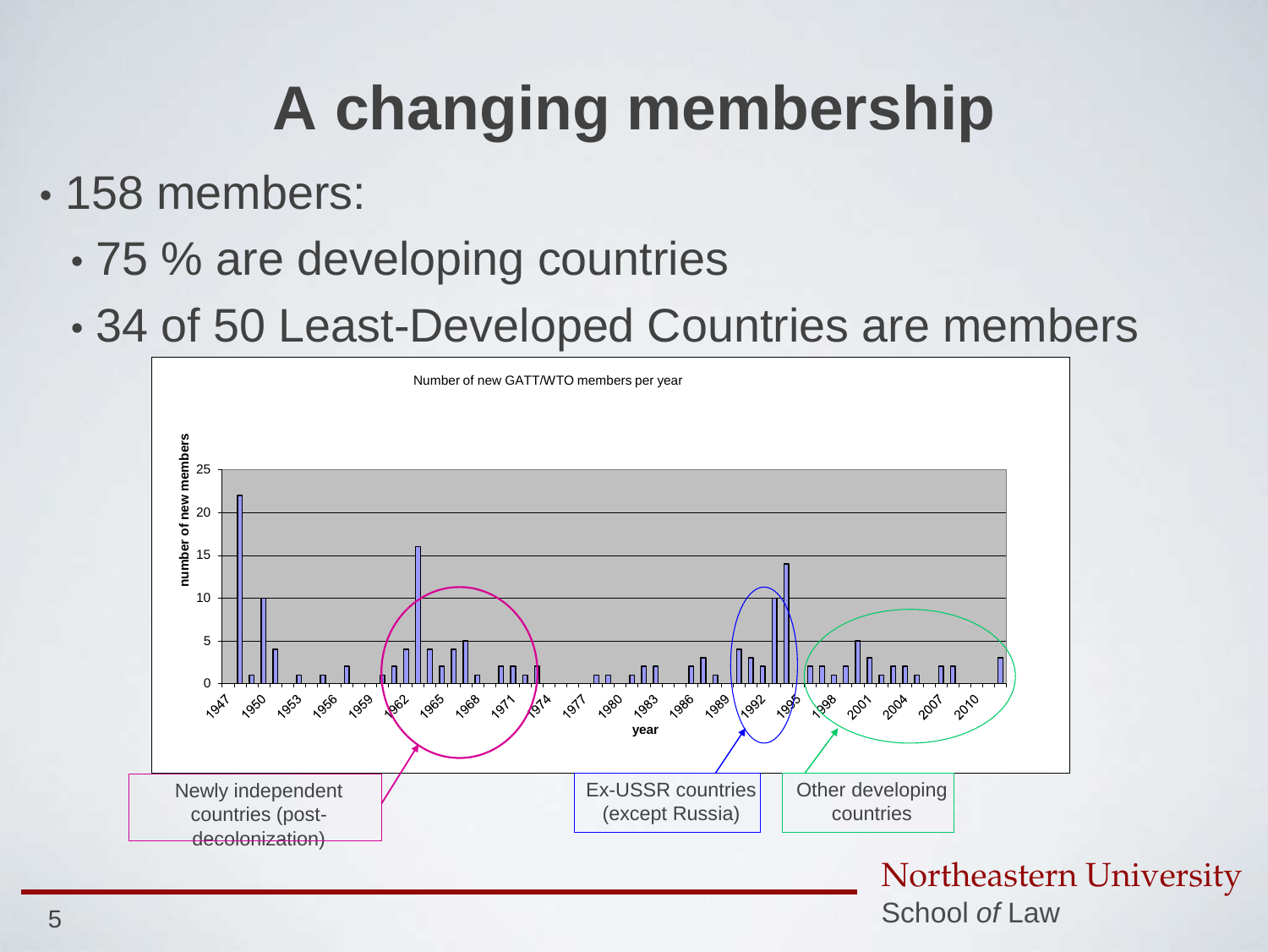### **Institutional disconnect with developing members capacity**

- Coercive effect of consensus
- Increased "secondary legislation"
- No legal recognition for groups of developing members
- Under-participation in dispute settlement
- Capacity-building efforts at the Secretariat

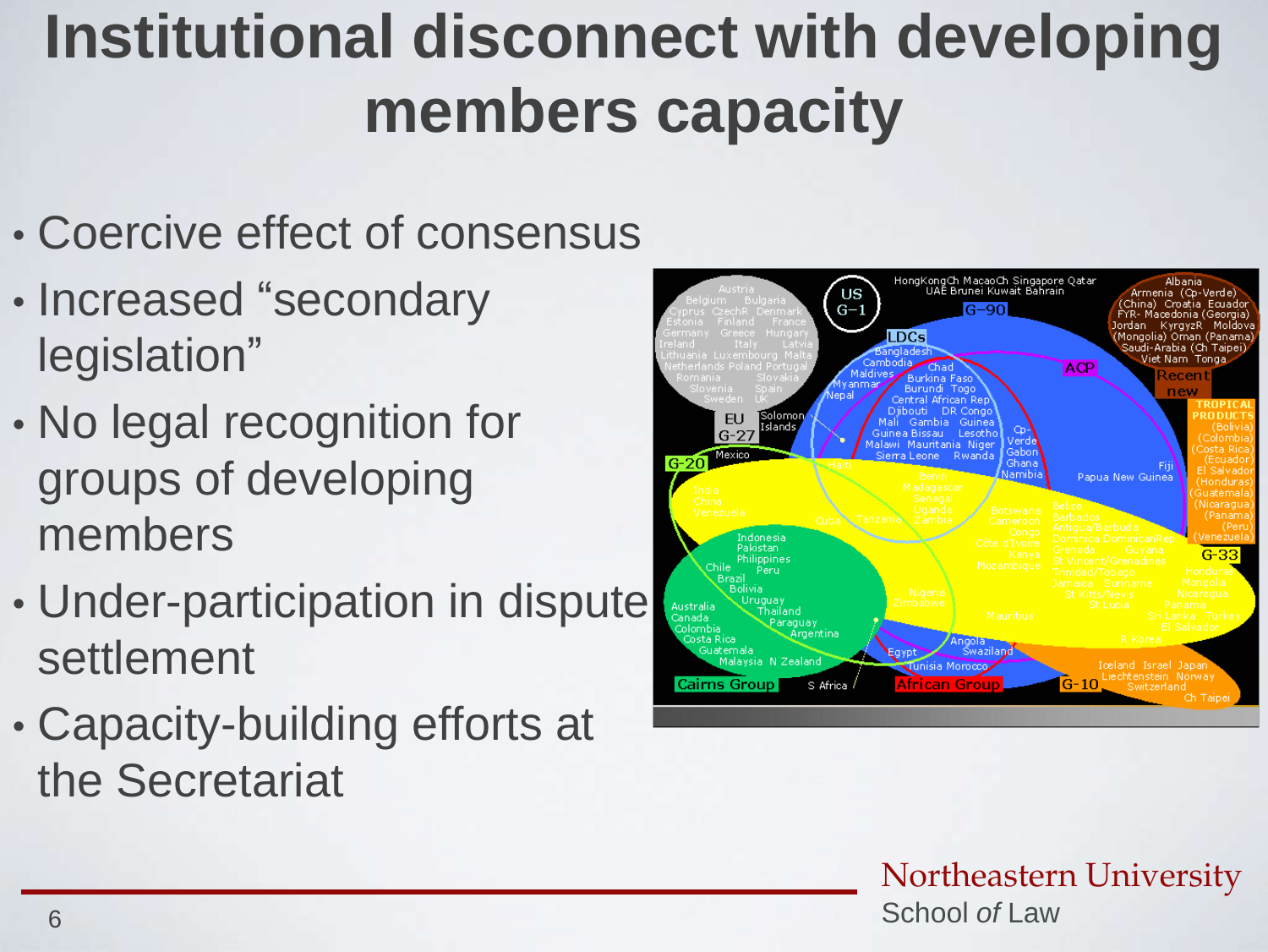### **Institutional disconnects: dispute settlement**

- Has the "law based system" leveled the playing field for weaker members?
	- Still virtually no participation by LDCs
	- Some victories by large developing countries (e.g., *Upland Cotton*); increased participation (China)
- Inconsistent treatment of SDT in disputes
- Negotiations on implementation similar to UR positions for many developing members.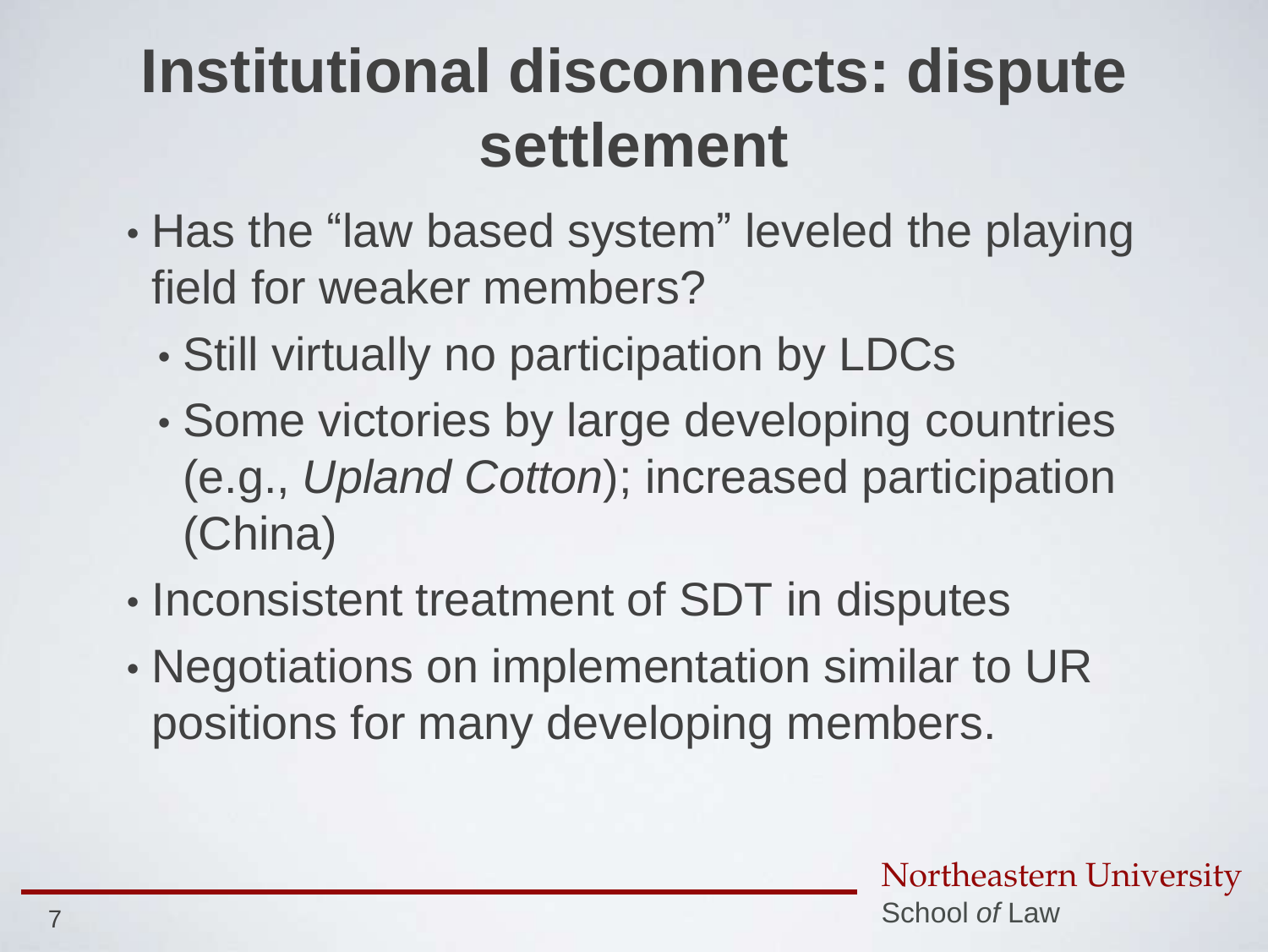### **Geneva, we have a problem…**





**Hong Kong, 2005**







**Cancun, 2003**

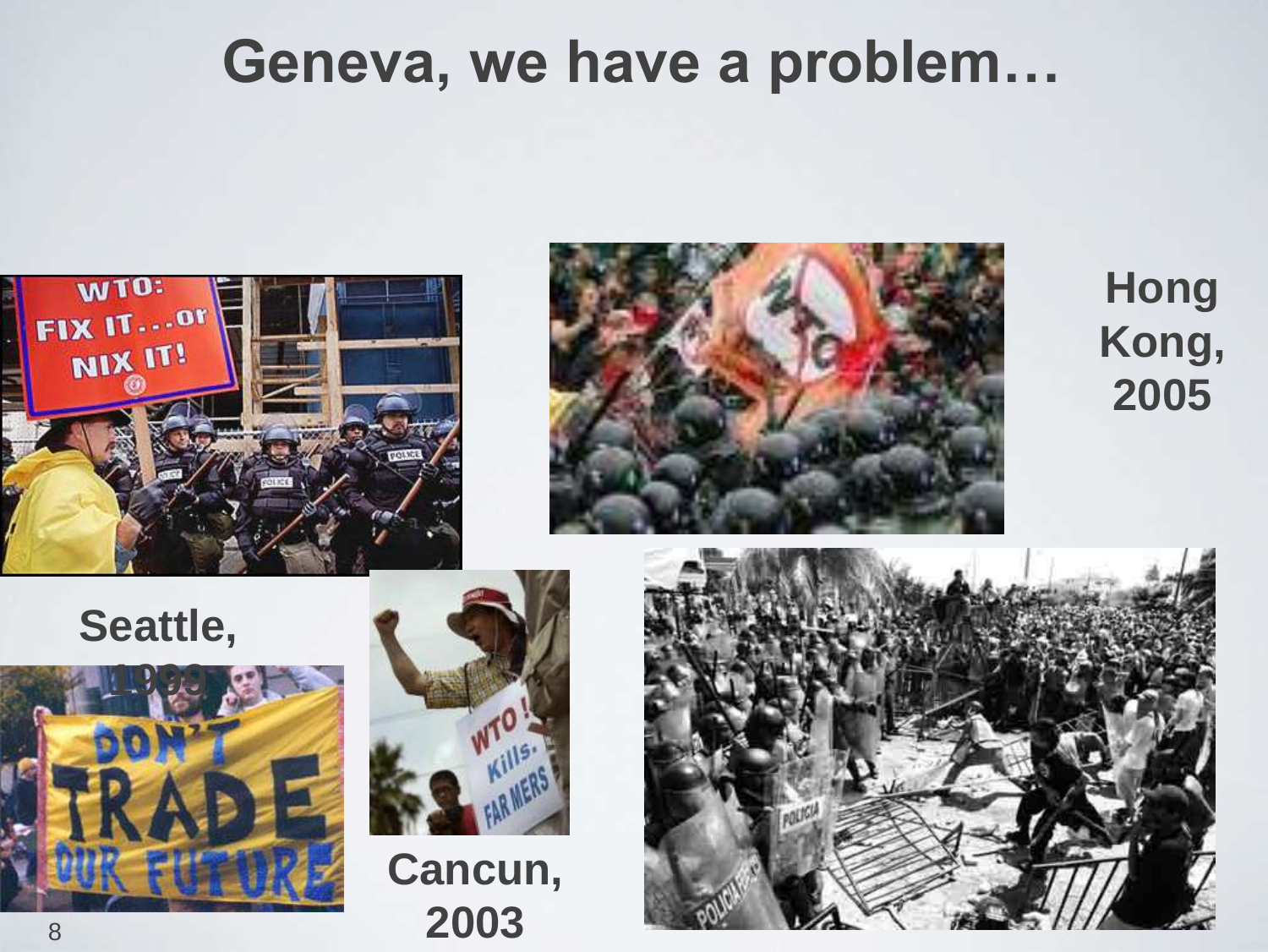### **Reframing the trade and development relationship**

- Ad hoc paradigm:
	- Pragmatic case-by-case consideration of trade and development
- Normative co-constituent paradigm:
	- Trade liberalization and development as complementary core principles to infuse WTO law and institutions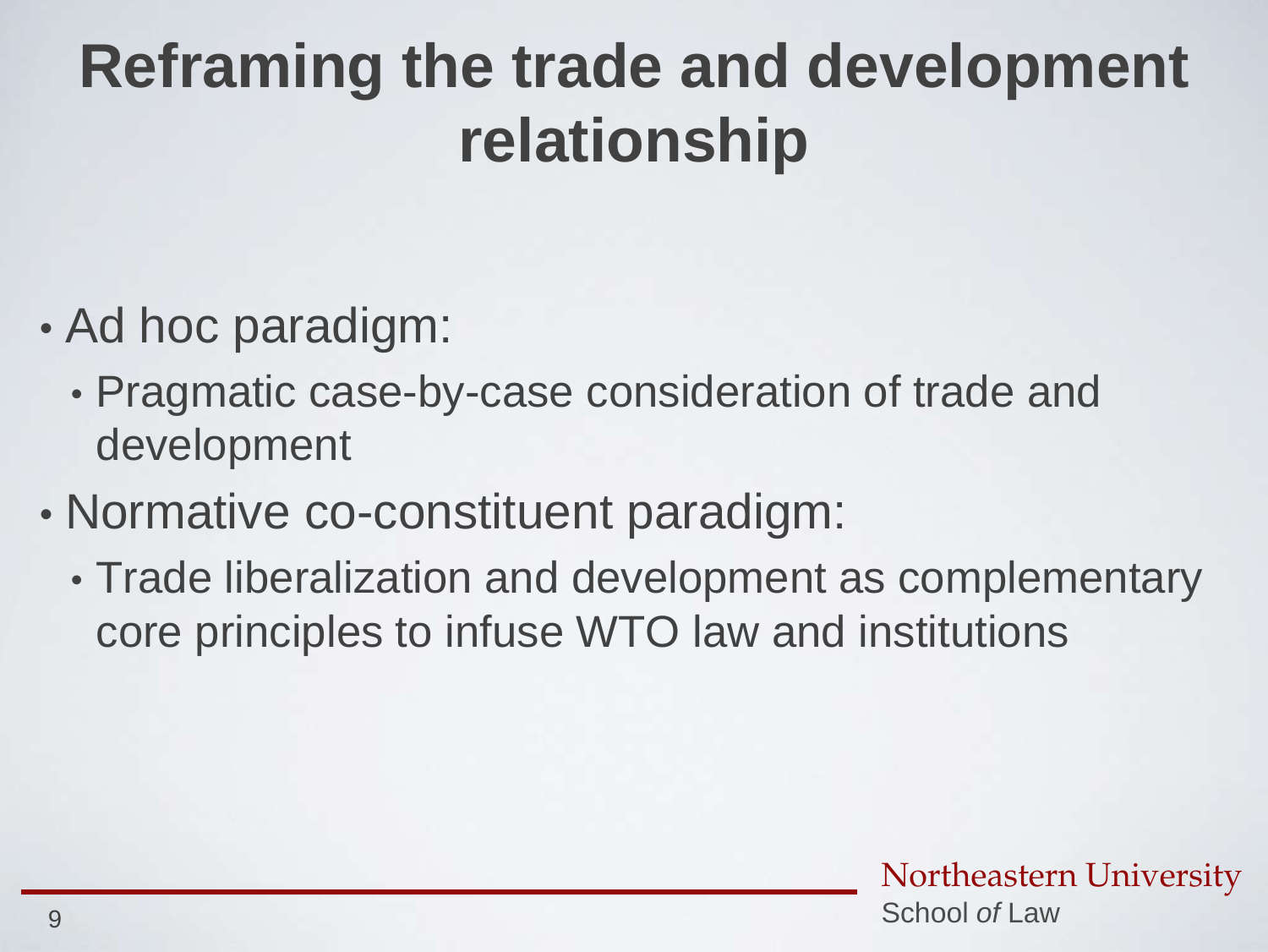### **Ad hoc paradigm for trade and development**

- Adaptive obligations
	- Use of legal standards
	- Best efforts
- Criteria and triggers for SDT
	- Specify bearer of obligations
	- Specify nature and content of obligations
	- Explicit relationship between SDT and other trade disciplines
- Improved adjudication
	- Transparency and coherence in interpretation of SDT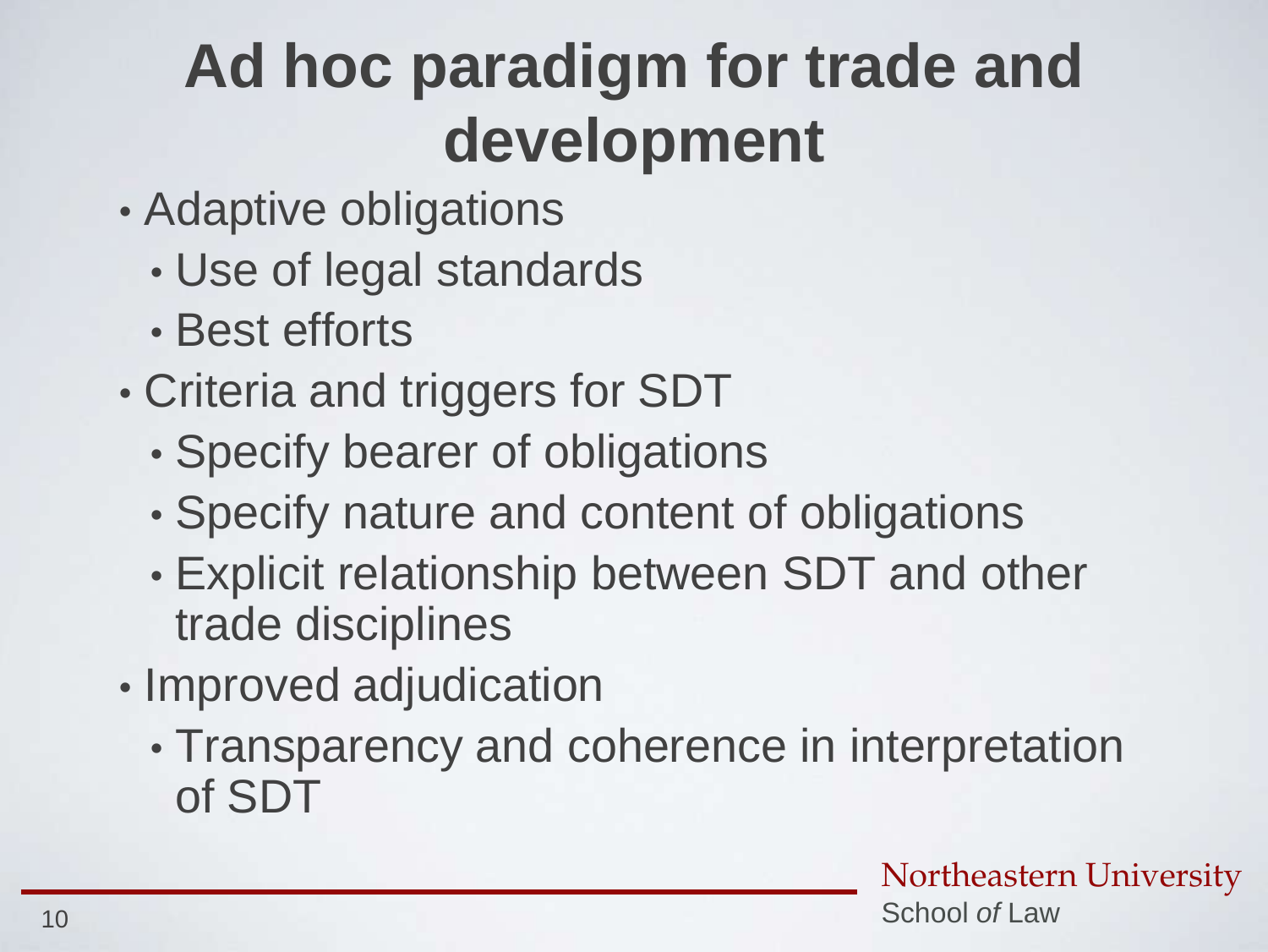### **Normative co-constituent paradigm**

- Decision-making
	- Moving beyond formal equality
	- (Advisory) indirect representation?
- Negotiation design
	- Single undertaking as part of the problem?
	- Relative valuation of concessions?
- Dispute Settlement
	- Normative commitment to development would infuse treaty interpretation
	- Rethink retaliation and implementation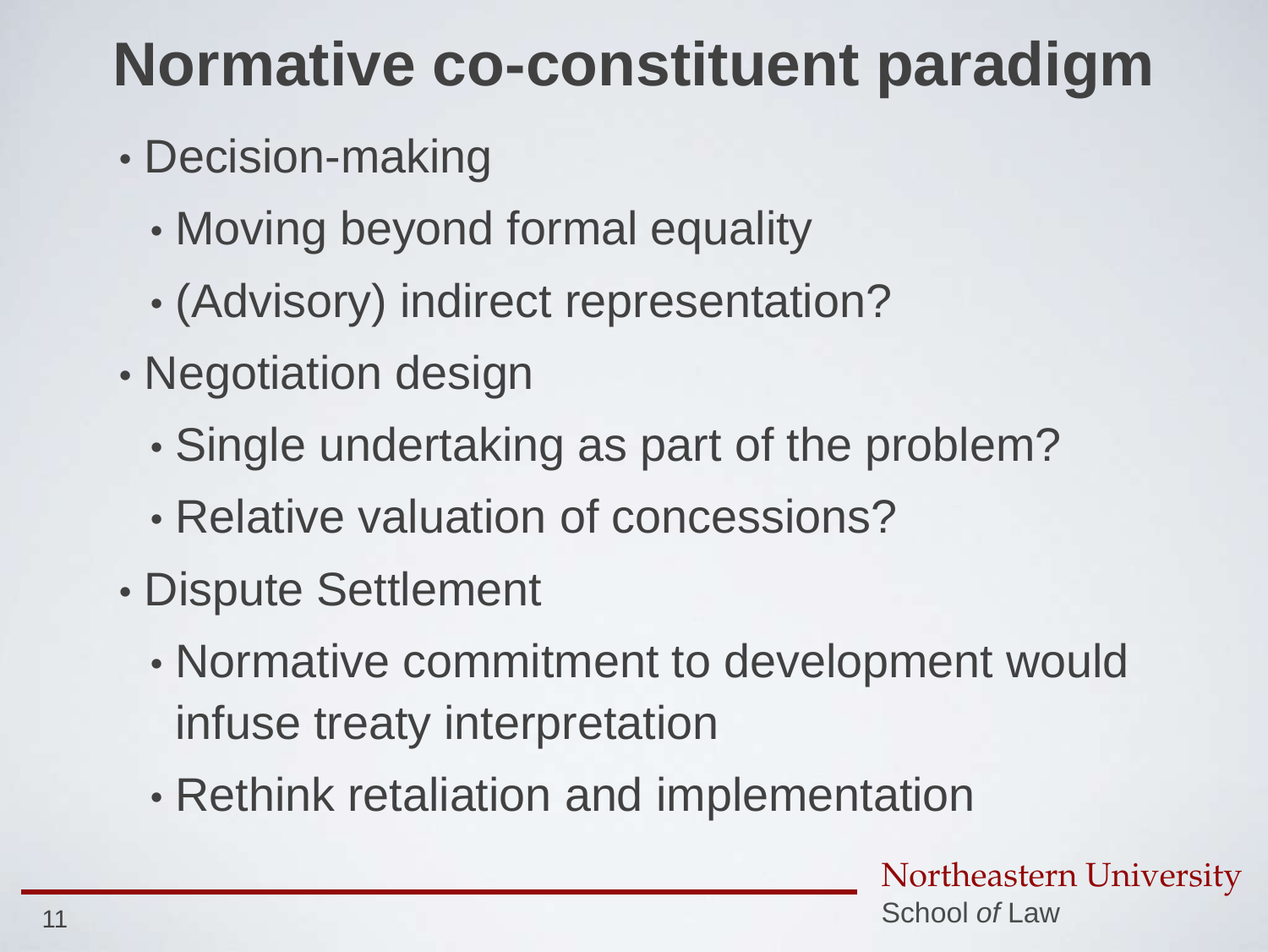### **Moving forward in practice**

- Increasing human and financial resources
- Shifting members' and the organization's practices
- Using interpretative decisions by the General **Council**
- Bringing the interpretation of the WTO agreements in line with contemporary developments in public international law
- Reexamining the negotiation process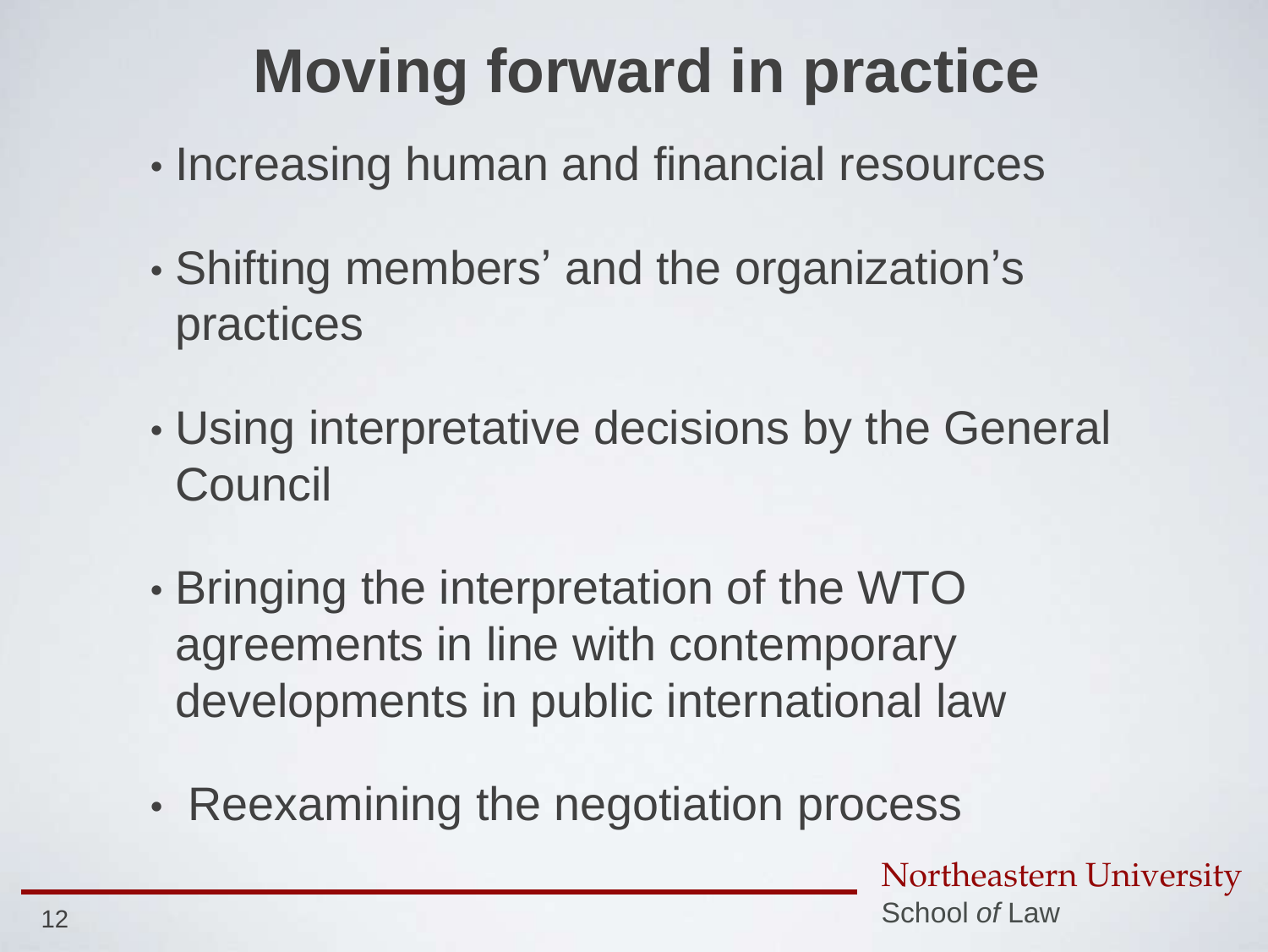# THANK YOU



Development at the WTO

Sonia E. Rolland

INTERNATIONAL ECONOMIC LAW

Sonia E. Rolland [s.rolland@neu.edu](mailto:s.rolland@neu.edu)

[http://ukcatalogue.oup.com](http://ukcatalogue.oup.com/product/9780199600885.do)